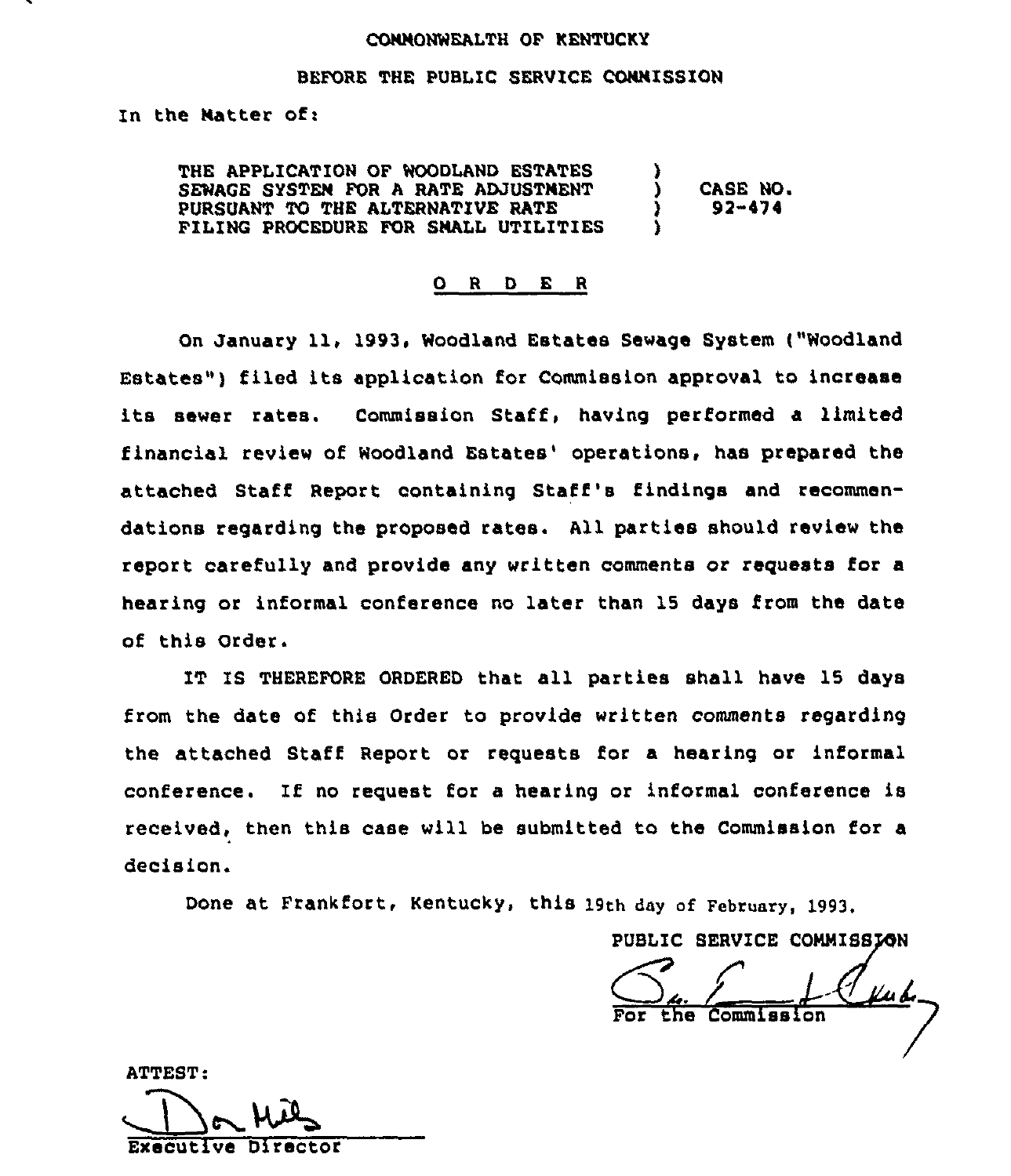### CONNONWEALTH OF KENTUCKY

## BEFORE THE PUBLIC SERVICE CONNISSION

# In the Natter of:

THE APPLICATION OF WOODLAND ESTATES SEWAGE SYSTEN FOR A RATE ADJUSTNENT PURSUANT TO THE ALTERWATZVE RATE FILING PROCEDURE FOR SMALL UTILITIES  $\frac{1}{2}$ CASE NO. 92-474 ) )

STAFF REPORT

Prepared By: Carl Combs Public Utility Financial Analyst Water and Sewer Revenue Requirements Branch Financial Analysis Division

Prepared Byi Hicky Noore Public Utility Rate Analyst Communications, Water and Sewer Rate Design Branch Rates and Research Division

 $\mathcal{L}$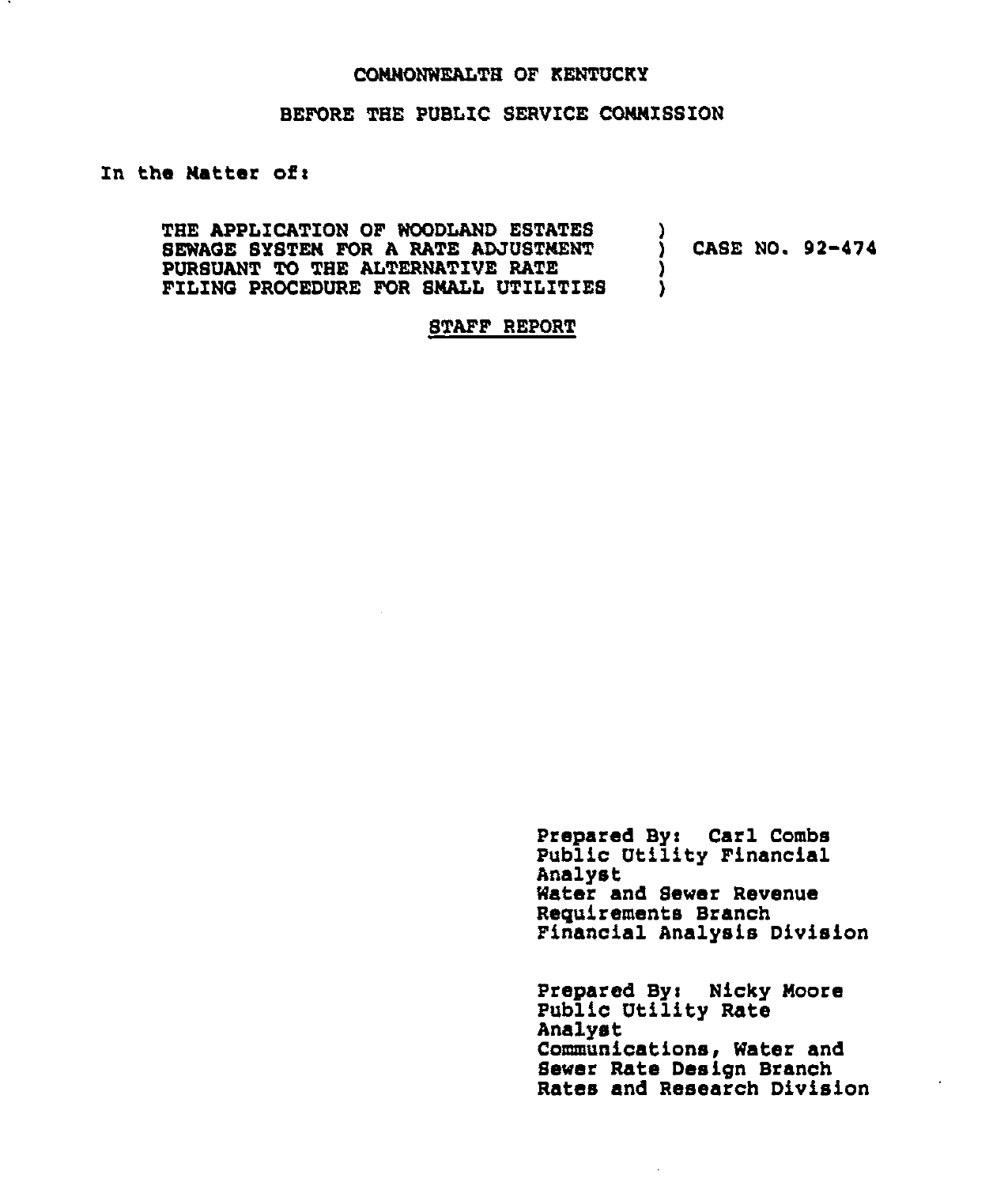#### STAFF REPORT

#### ON

# WOODLAND ESTATES SEWAGE SYSTEM

#### CASE NO. 92-474

# A. Preface

On January 11, 1993, Woodland Estates Sewage System ("Woodland Estates ") filed an application with the Commission seeking to increase its sewer rate pursuant to the Alternative Rate Filing Procedure for Small Utilities. The proposed rate would generate approximately \$4,827 annually in additional revenues, an increase of 176.6 percent over reported test-year revenues of \$2,733.

In order to evaluate the requested increase, the Commission Staff ("Staff") chose to perform a limited financial review of Woodland Estates' operations for the test period, calendar year 1991, Carl Salyer Combs of the Commission's Division of Financial Analysis conducted the review at Woodland Estates' office near Paintsville, Kentucky on December 17, 1992, and is responsible for this Staff Report except for the sections on operating revenues and rate design which were prepared by Nicky Moore of the Commission's Rates and Research Division. During the course of the review, Woodland Estates was advised that all proposed adjustments to testyear expenses must be supported by some form of documentation, such as an invoice, or that all such adjustments must be known and measurable. Eased upon the findings ot this report, Staff recommends that Woodland Estates be authorized to increase its annual operating revenues by \$4,069.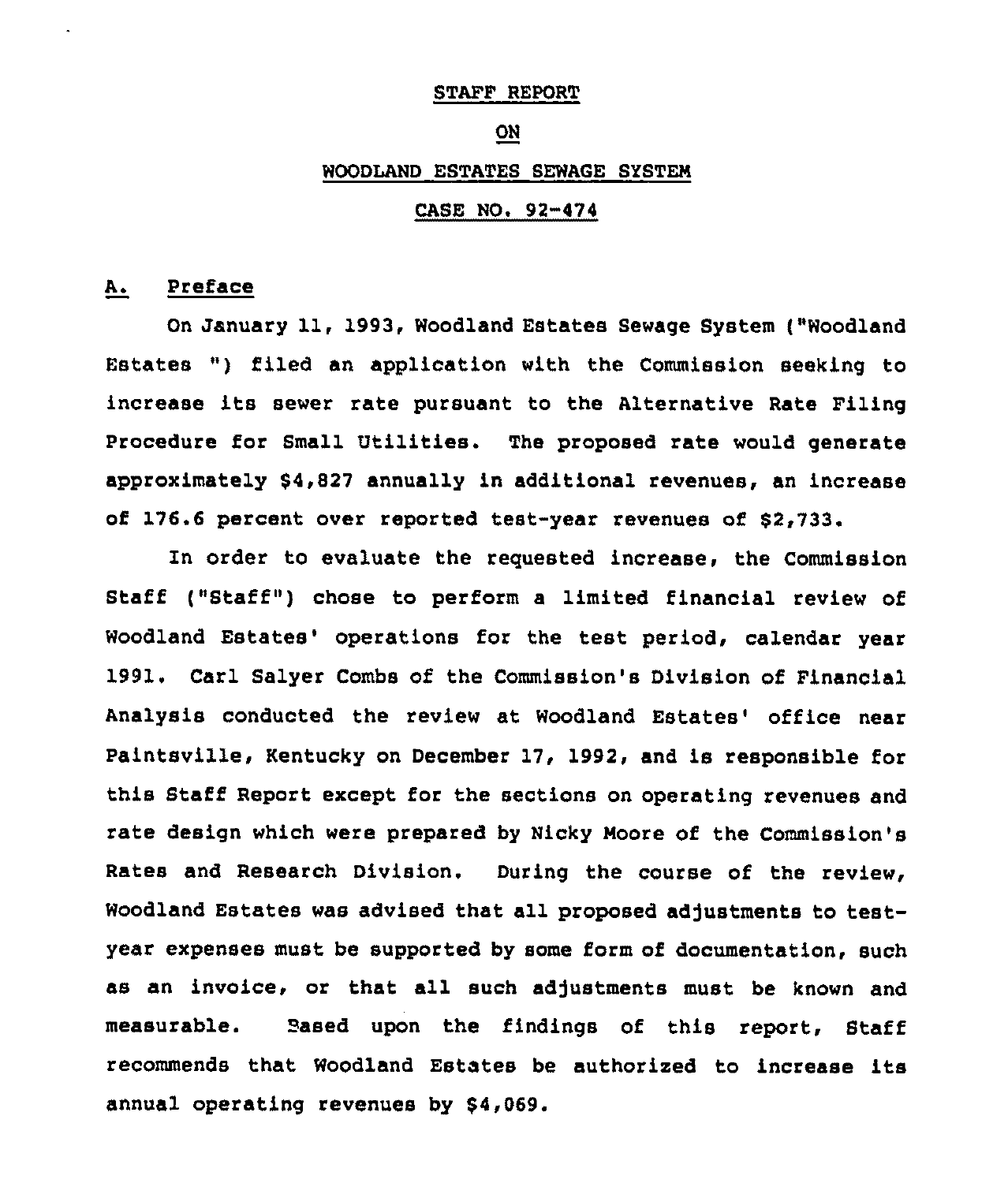Staff Report PSC Case No. 92-474 Page <sup>2</sup> of 8

#### Scope

The scope of the review was limited to obtaining information to determine whether reported test-period operating revenues and expenses were representative of normal operations. Insignificant or immaterial discrepancies were not pursued and are not addressed herein.

# B. Analysis of Operating Revenues and Expenses

#### Oneratino Revenues

In its application, Woodland Estates reported test year revenue of \$2,733. For the purposes of this report, Staff accepts \$2,733 as the test year revenue.

# Operating and Maintenance Expenses

Woodland Estates reported test-period operating expenses of \$3,458 which it proposed to increase by \$3,937. Staff's adjustments to test-period operations are discussed in the following sections:

## Nanaoement Fee

Woodland Estates reported no test-year payments for management services, but requested a management fee of \$1,200. The Commission's past practice has been to allow a management fee for small sewer utilities of \$2,400. When informed of this practice, Woodland Estates opted to keep the management fee at \$1,200. Staff is of the opinion that Woodland Estates is entitled to an annual management fee and therefore, recommends including an annual management fee of \$1,200 for rate-making purposes.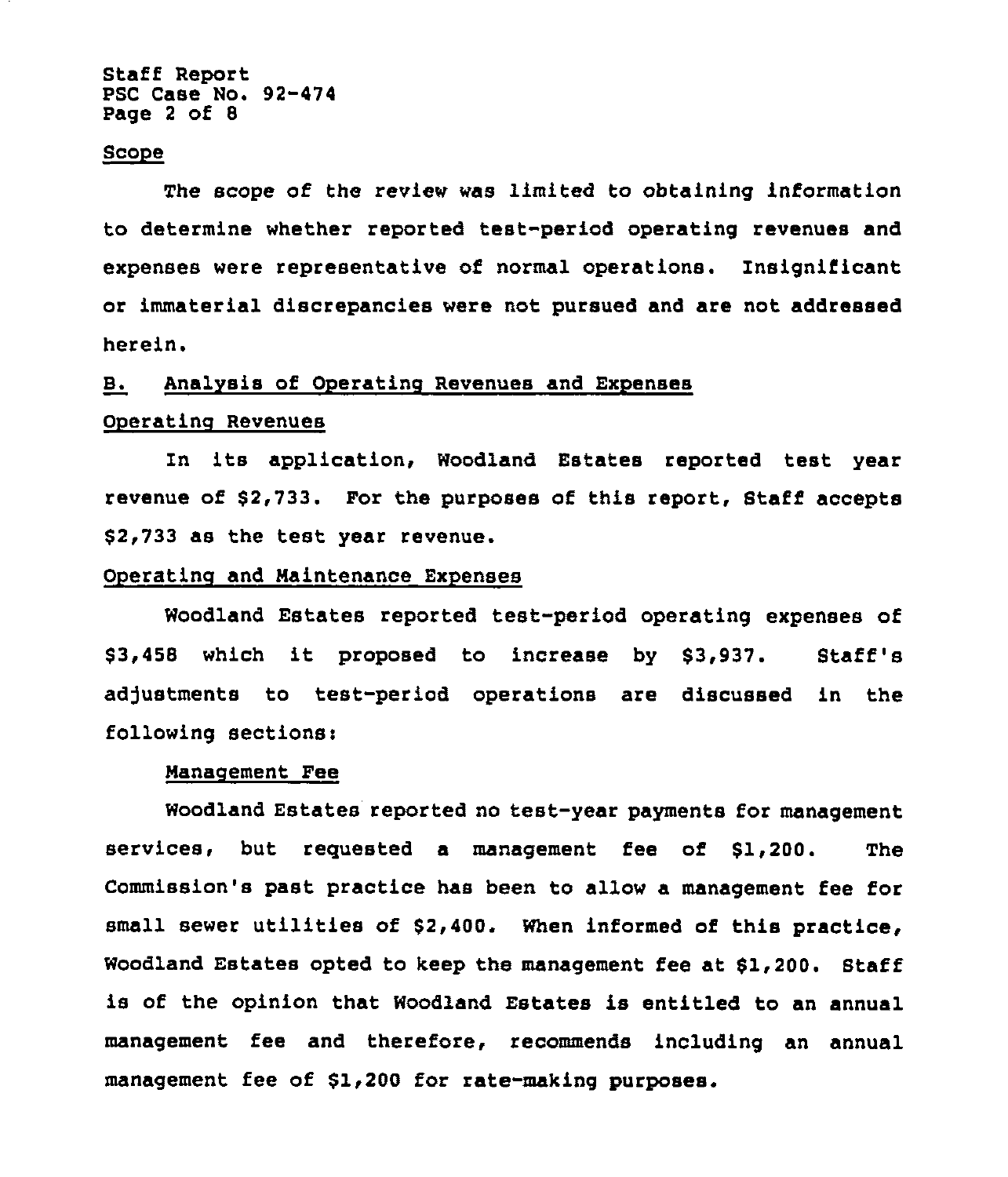Staff Report PSC Case No. 92-474 Page 3 of 8

# Collection System - Labor, Materials and Expenses

Woodland Estates proposed to increase reported test-year collection system expense of \$109 by \$155 based upon increased billing expenses. However, at the field review, Woodland Estates stated that this was a mistake because charges to this account have nothing to do with billing and collections from customers. Therefore, Staff recommends inclusion of annual collection system expense of \$109 for rate-making purposes.

## Sludge Hauling Expense

Woodland Estates proposed to increase reported test-year sludge hauling expense of \$300 by \$450 based upon advice from the operator of the Paintsville City Sewage System who opined that Woodland Estates should have approximately 6 loads of sludge hauled annually. In support of its proposed adjustment, Woodland Estates provided a quotation from Dave's Concrete Products of Eager Hill, Kentucky, stating that they would haul sludge at a cost of \$125 per load. According to the Commission's Engineering Division, 6 loads annually at \$125 per load is a reasonable amount. Therefore, Staff recommends inclusion of annual sludge hauling expense of  $$750<sup>1</sup>$  for rate-making purposes.

# Water Cost

Woodland Estates proposed to increase reported test-year water cost of \$76 by \$7 based upon the fact that the monthly water bill consistently runs \$6.90, the current minimum amount. Having

 $\mathbf{L}$ 6 loads x  $$125$  per load =  $$750.$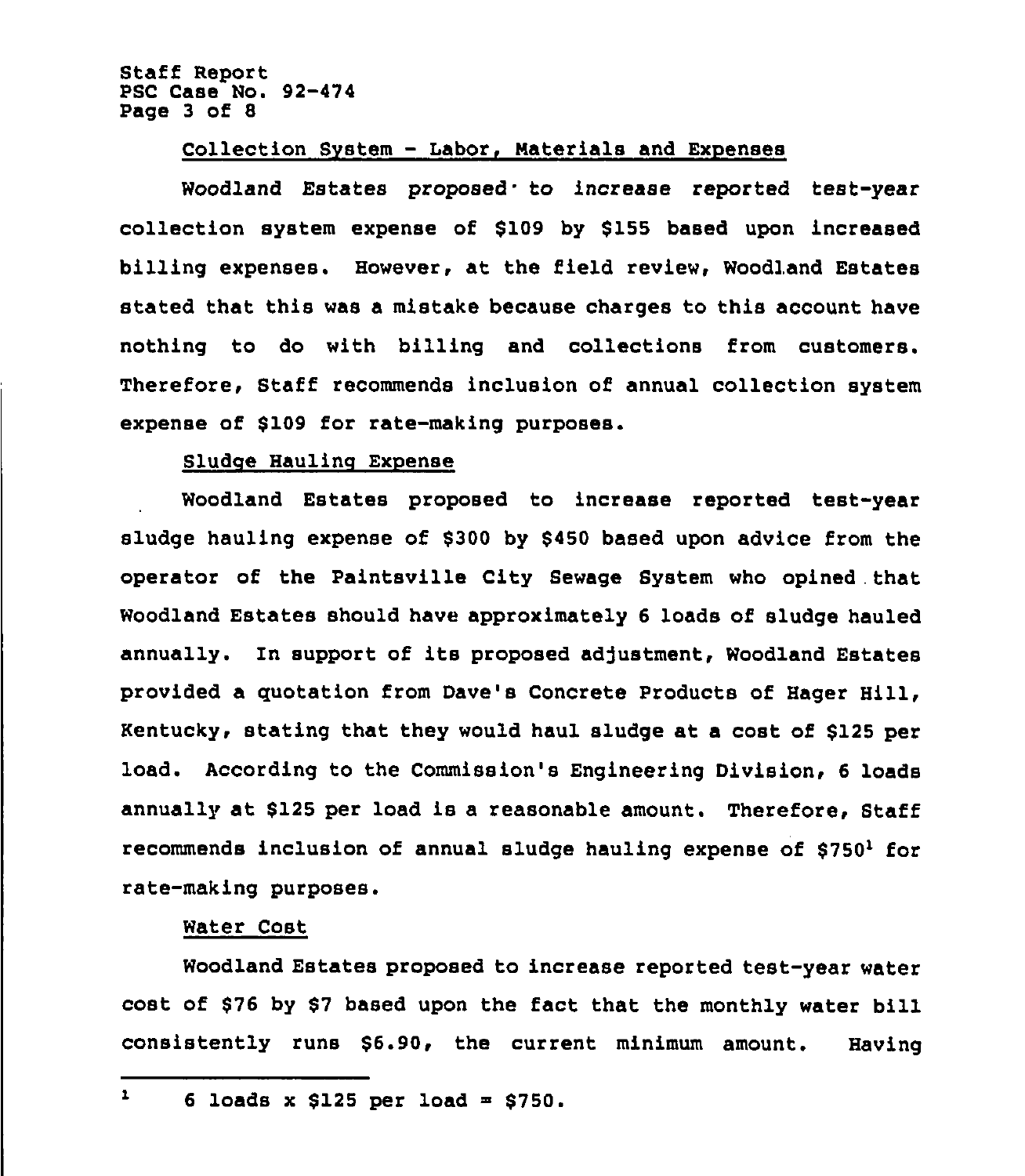Staff Report PSC Case Mo. 92-474 Page 4 of 8

reviewed invoices for test-year usage, Staff recommends that this adjustment be accepted and has included annual water cost of \$83 for rate-making purposes.

# Electric Exnense

Woodland Estates proposed to increase reported test-year electric expense of \$834 by \$<sup>25</sup> based upon an average monthly bill of \$71.59 during 1992. At the time of the field review, electric bills for all of 1992 were not available and Staff reviewed the bills for the entire test year (1991) which totaled \$827. In the absence of electric bills for all of 1992, Staff recommends inclusion of annual electric expense of \$827 for rate-making purposes.

## purposes'hemicals Chemicals Expense

Woodland Estates proposed to increase reported test-year chemicals expense of \$51 by \$49 based upon the need for additional chlorine due to being out of compliance with fecal coliform parameters. Staff's Engineering Division is of the opinion that the proposed adjustment is reasonable. Therefore, Staff recommends inclusion of annual chemicals expense of \$100 for rate-making purposes.

# Customer Records Expense

Woodland Estates proposed to increase reported test-year customer records expense of \$151 by \$113 to reflect the annual cost of billing <sup>21</sup> customers per month at \$1 per bill. Staff is of the opinion that the cost of \$1 per bill is reasonable and recommends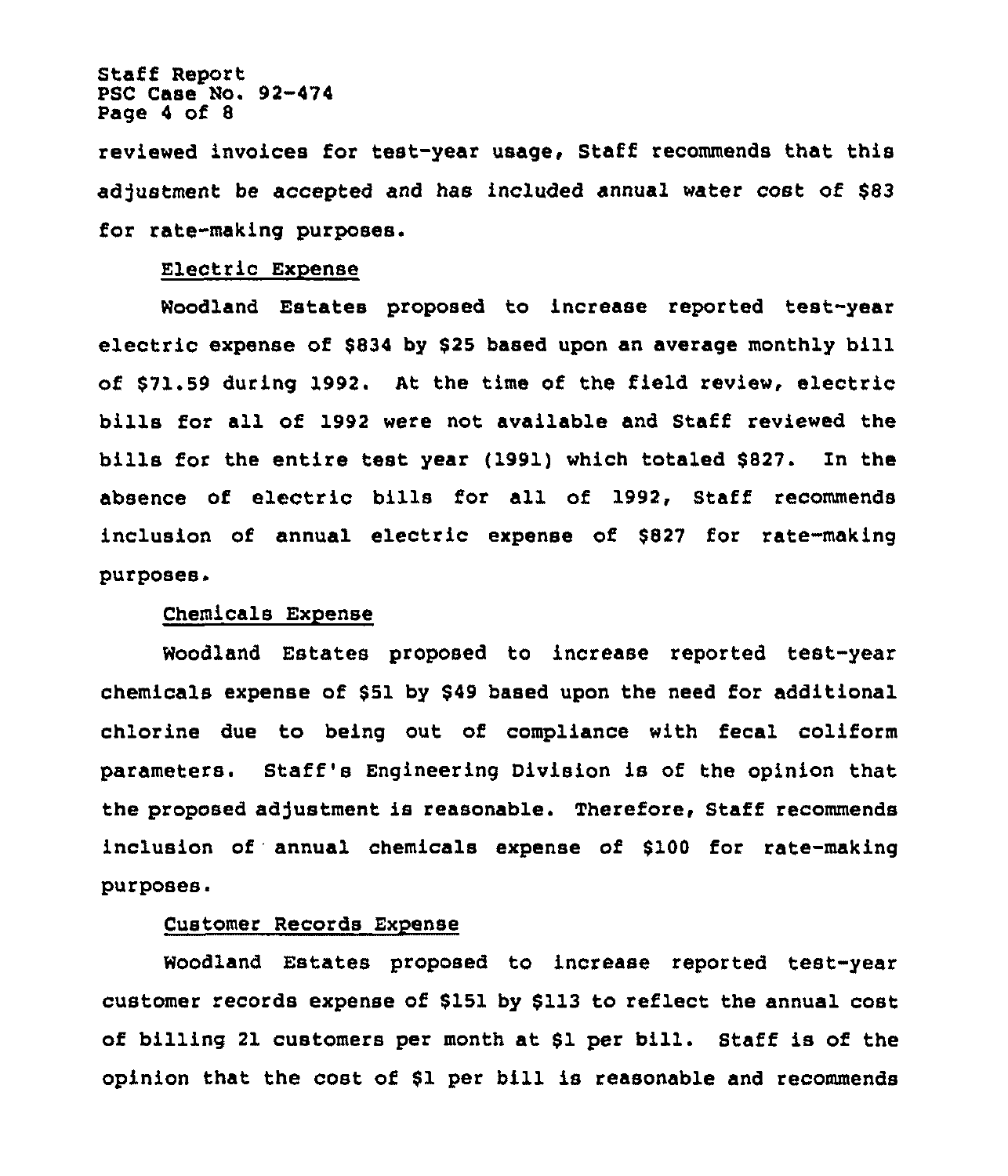Staff Report PSC Case No. 92-474 Page 5 of 8

inclusion of annual customer records expense of \$252<sup>2</sup> for ratemaking purposes.

## Outside Services Expense

Woodland Estates reported no teat-year outside services expense, but proposed an annual expense of \$250 for accounting services such as having the PSC annual report prepared, etc. At the time of the field review, no written quotation was available. Subsequent to the review, a quotation from Wells & Company, a CPA firm in Paintsville, was submitted. Since that quotation reflects a fee of \$300, Staff recommends inclusion of annual outside services expense of \$300 for rate-making purposes.

## Regulatory Commission Expense

Woodland Estates reported no test-year regulatory commission expense, but proposed to include the cost of a permit required by the Kentucky Natural Resources and Environmental Protection Cabinet's Division of Water. In its application, Woodland Estates identified that cost as \$1,000, but stated at the field review that the cost is actually \$1,500. That amount was supported by a document from the aforementioned Division of Water. The permit covers a period of <sup>5</sup> years which results in a prorated annual expense of \$300. Therefore, Staff recommends that annual regulatory commission expense of \$300 be included for rate-making purposes.

 $\mathbf{2}$ 21 monthly bills x \$1 x 12 (months) = \$252 annually.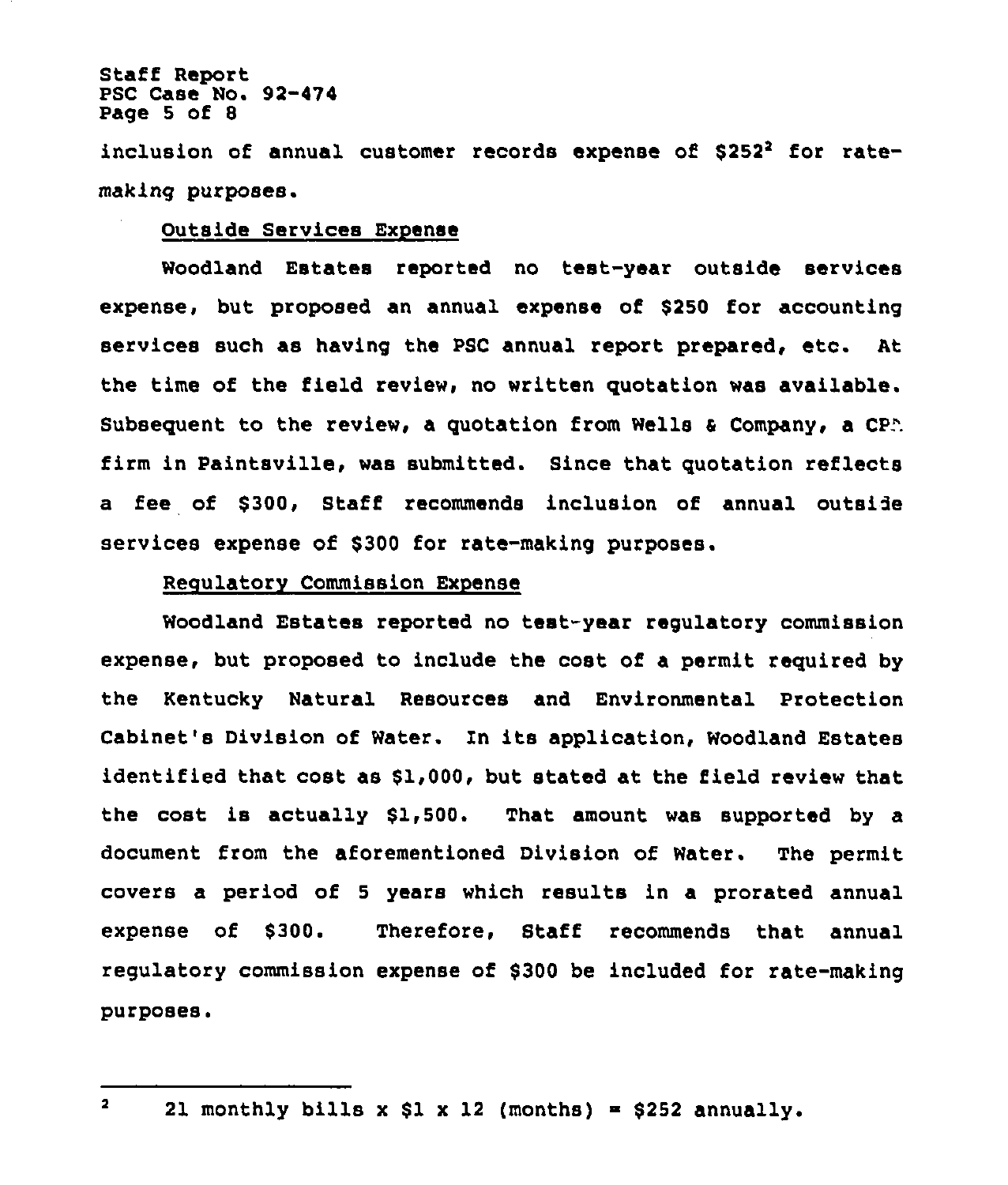Staff Report PSC Case No. 92-474 Page 6 of 8

#### Depreciation Expense

Woodland Estates reported no test-year depreciation expense, but proposed to include the cost of a new backup motor at a cost of \$688. At the field review, no support was available to show the cost of the motor. However, subsequent to the review, a quotation for \$638 from Highland Electrical Supply of Paintsville, KY was provided. Staff recommends that this item be capitalized and depreciated. According to the Commission's Engineering Division, five years is an appropriate period over which to depreciate the motor. Since Staff recommends that the motor be capitalized and depreciated, annual depreciation expense of \$128<sup>3</sup> has been included for rate-making purposes.

#### Operations Summary

Based on the recommendations of Staff contained in this report, Woodland Estates' operating statement would appear as follows:

|                        |    | Test Year<br>Actual |     | Recommended<br>Adjustments |  | <b>Test Year</b><br>Adjusted |  |
|------------------------|----|---------------------|-----|----------------------------|--|------------------------------|--|
| OPERATING REVENUES:    | S. | 2,733               |     | $-0-$                      |  | \$2,733                      |  |
| OPERATING EXPENSES:    |    |                     |     |                            |  |                              |  |
| Management Fee         | \$ | $-0-$               | \$. | 1,200                      |  | \$1,200                      |  |
| Collection System      |    | 109                 |     | $-0-$                      |  | 109                          |  |
| Sludge Hauling         |    | 300                 |     | 450                        |  | 750                          |  |
| Water Cost             |    | 76                  |     | 7                          |  | 83                           |  |
| Treatment System Other |    |                     |     |                            |  |                              |  |
| Labor, etc.            |    | 123                 |     | -0-                        |  | 123                          |  |
| Electric Power         |    | 834                 |     | $\langle 7 \rangle$        |  | 827                          |  |
| Chemicals              |    | 51<br>$\cdot$       |     | 49                         |  | 100                          |  |
| Routine Maintenance    |    | 1,560               |     | $-0-$                      |  | 1,560                        |  |

 $\overline{\mathbf{3}}$  $$638/5$  years =  $$128$  annually.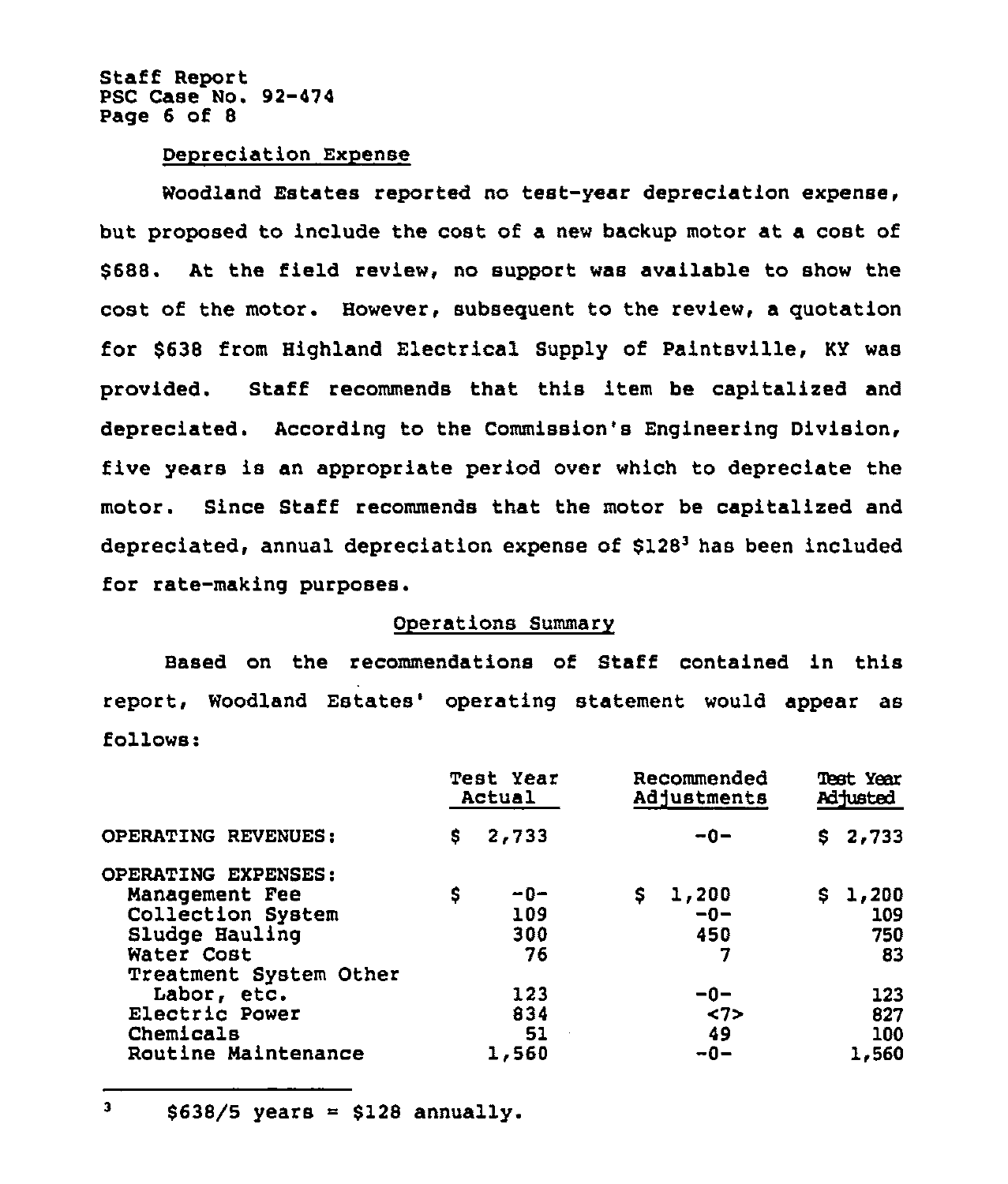| PSC Case No. 92-474<br>Page 7 of 8 |         |           |              |
|------------------------------------|---------|-----------|--------------|
| Customer Records                   | 151     | 101       | 252          |
| Office Supplies                    | 102     | $-0-$     | 102          |
| Outside Services                   | -0-     | 300       | 300          |
| Regulatory Commission              | -0-     | 300       | 300          |
| Depreciation                       | $-0-$   | 128       | 128          |
| Taxes Other Than Income            | 152     | $-0-$     | 152          |
| Total Oper. Expenses               | \$3,458 | \$2,528   | \$5,986      |
| NET<br><b>INCOME</b>               | 25>     | S < 2,528 | $55 - 3,253$ |

#### $\mathbf{C}$ . Revenue Requirements Determination

Staff Report

The approach frequently used by the Commission to determine revenue requirements for small, privately-owned utilities ls the calculation of an operating

This approach is used primarily when there is no basis for a rate-of-return determination or due to the fact that the cost of the utility plant has fully, or largely, been recovered through the receipt of contributions, either in the form of grants or donated property. The ratio generally used by the Commission in order to provide for equity growth is <sup>88</sup> percent. In this instance, the use of an 88 percent operating ratio applied to the adjusted operating expense results in a total revenue requirement of \$6,802 and an increase of  $$4,069<sup>5</sup>$  in annual revenues.

Operating Ratio = Operating Expense/Operating Revenue.

| 5 | Adjusted Operating Expense/Operating Ratio | \$5,986/.88 |
|---|--------------------------------------------|-------------|
|   | Revenue Requirement                        | \$6,802     |
|   | Less: Test-Year Operating Revenues         | < 2,733>    |
|   | Amount of Increase Required                | \$4,069     |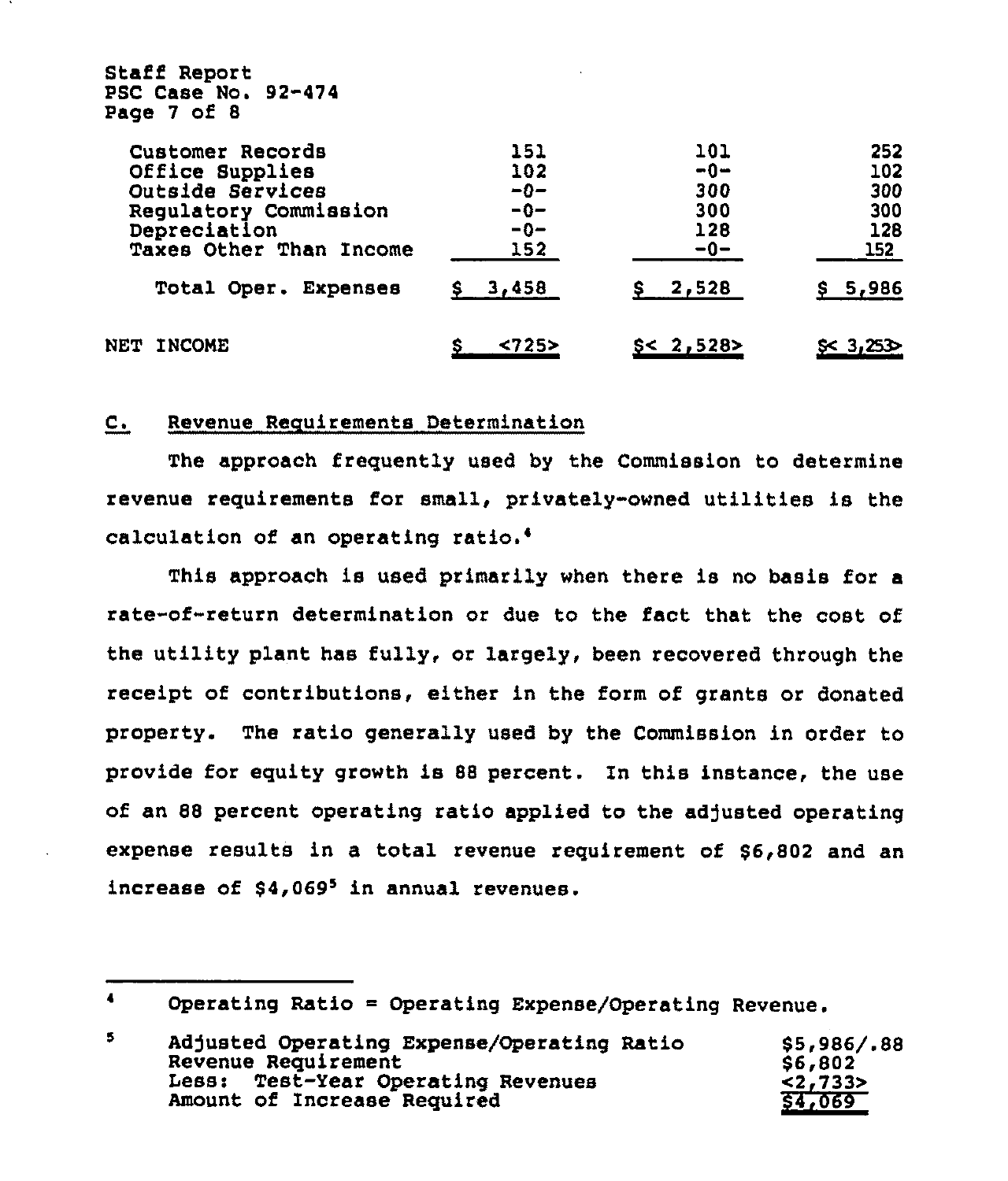Staff Report PSC Case No. 92-474 Page 8 of 8

## D. Rate Design

As part of its application, Woodland Estates filed a schedule of its existing and proposed rates. Woodford Estates did not propose to change its current rate structure, therefore, any increase granted in this case should be added to the existing rate structure. The rates in Appendix <sup>A</sup> will produce 86,802 in revenue. Further, Staff recommends that the rates as set out in Appendix A, be approved for services rendered.

E. Signatures

Carl A <u> Salyer</u> luer Combo<br>Carl s. combo

Prepared By: Gárl S. Combs<br>Public Utility Financial Analyst Water and Sewer Revenue Requirements Branch Financial Analysis Division

 $\mathcal{V}$  and  $\mathcal{V}$  loose Prepared By: Nicky Moore Public Utility Rate Analyst Communications, Water and Sewer Rate Design Branch Rates and Research Division